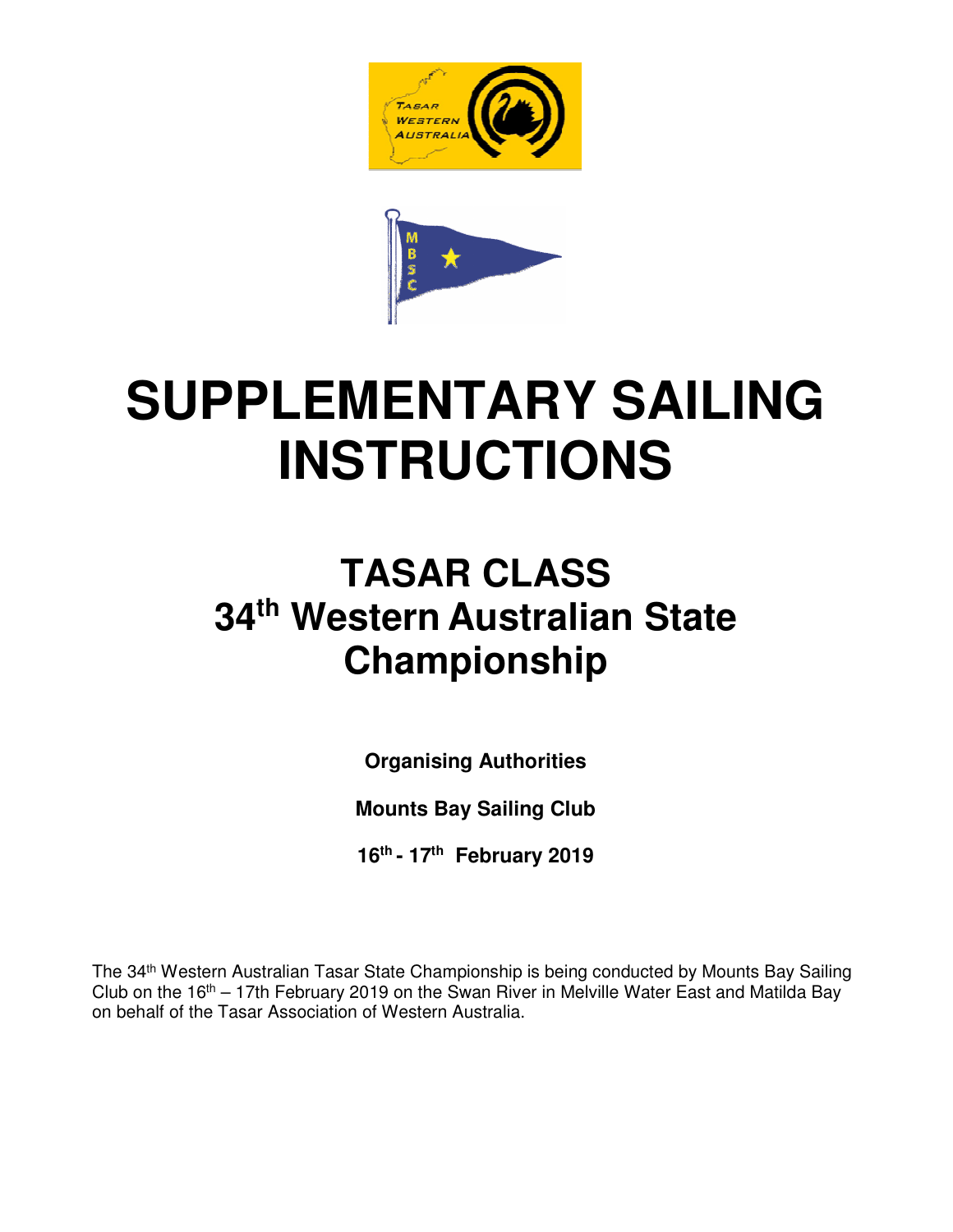#### **1. Sailing Instruction**

- 1.1 The Sailing Instructions pertaining to the Tasar Class State Championships shall be the Sailing Instructions (Yellow Book) issued by the Mounts Bay Sailing Club Inc (MBSC) for the 2018-2019 season. This Supplementary Sailing Instructions shall be additional to the Yellow Book and deemed to be part of the SI's for these Championships.
- 1.2 Arbitration will be conducted in accordance with Appendix T.
- 1.3 Rule 44.1 is changed so that the Two-Turns Penalty is replaced by the One-Turn Penalty.

#### **2. Changes to Sailing Instructions**

2.1 Any change to the sailing instructions will be posted no later than 1 hour prior to the first scheduled start time on the day of racing, except that any change to the schedule of races will be posted by 1800 on the day before it will take effect.

#### **3. Schedule of Events**

Registration, Measurement and Inspection: Royal Perth Yacht Club - 1200 to 1500 Saturday 16<sup>th</sup> February.

Please rig on the Royal Perth Yacht Club dinghy lawn. There is an event on at Mounts Bay Sailing Club and the lawn is unavailable so the regatta will be run by Mount Bay out of the Royal Perth Yacht Club Dinghy club rooms. Please contact Melissa Hadley on 0429 397 173 or David Meehan 0421 765 601 for access if the gates are not open on Saturday.

Regatta meetings: Royal Perth Yacht Club dinghy club house – 16th February 15:00 Racing Schedule

| Day and Date                | Race                                                                            | Time of the first Warning<br><b>Signal</b> |
|-----------------------------|---------------------------------------------------------------------------------|--------------------------------------------|
| Saturday 16th February 2019 | Race 1<br>Subsequent races to<br>follow. (2 Races<br>Planned)                   | 1600                                       |
| Sunday 17th February 2019   | First race of the day<br>subsequent races to<br>follow (3)<br>Races<br>Planned) | 1300                                       |

No warning signal will be made after 18:00 on 16<sup>th</sup> February 2019. No warning signal will be made after 16:30 on 17<sup>th</sup> February 2019.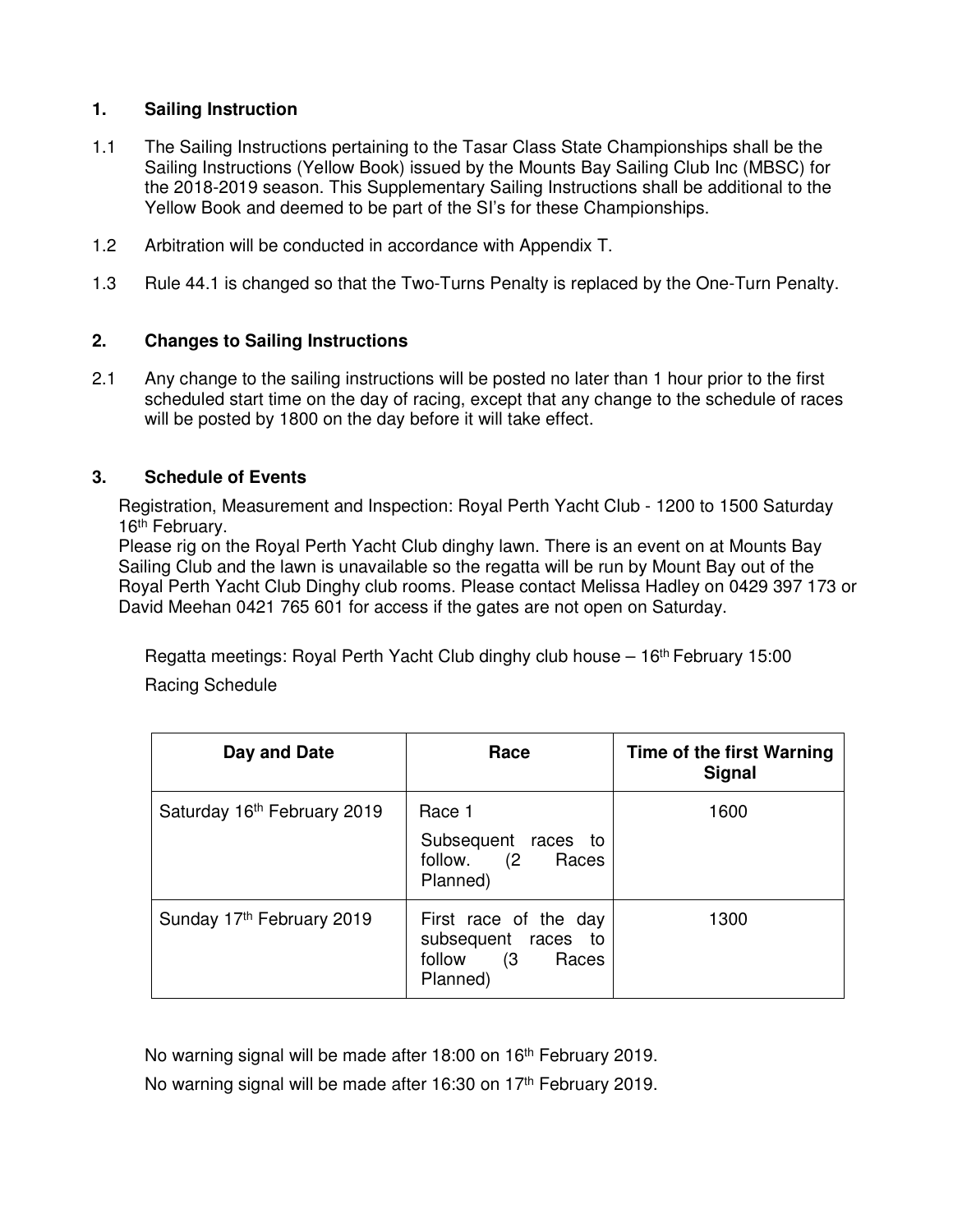#### **4. Measurement**

Boats may be inspected for safety equipment and measurement compliance at any time during the regatta at the discretion of the Race Committee.

It is the responsibility of each entrant to provide any supplementary weights necessary to ensure compliance with Tasar Class Rule 29. These must be presented at Registration. The Race Committee may reject at its discretion any form of supplementary weight it considers unsuitable.

For measurement breaches or protests the protest panel may impose discretionary penalties which may be less than disqualification.

#### **5. The Courses**

The courses to be sailed shall consist of (approximately) equilateral triangles, or windward/leeward races as described at the regatta meetings.

#### **6. The Finish**

The finishing line will be between a staff displaying an orange flag on the Signal Boat and the port-end Finish Mark.

#### **7. Time Limit**

7.1 The time limits and target times are as follows:

| Type:        | Time Limit:             | Target Time: |
|--------------|-------------------------|--------------|
| Long course  | 60 minutes (First Boat) | 40 minutes   |
| Short course | 40 minutes (First Boat) | 20 minutes   |

- 7.2 Boats failing to finish within 15 minutes after the first boat sails the course and finishes will be scored "Did Not Finish" without a hearing. This changes RRS 35, A4 and A5.
- 7.3 After more than 75% of the number of boats entered in the regatta have finished each race, and prior to the time limits the race committee may, at its discretion, allocate finishing positions to boats that have not yet finished, and direct those boats to go directly to the next start or return to the shore.
- 7.4 The position allocated to competitors under SI 7.3 will be based upon their relative position in the fleet at that time. This changes RRS 28. The decisions of the race committee in relation to this instruction will be final and shall not be grounds for protest or redress under rule 62.1a.

#### **8. Scoring**

The low-point scoring system, of RRS Appendix A.4.1 will apply.

Three races are required to be completed to constitute a series.

When fewer than five races have been completed, a boat's series score will be the total of her race scores.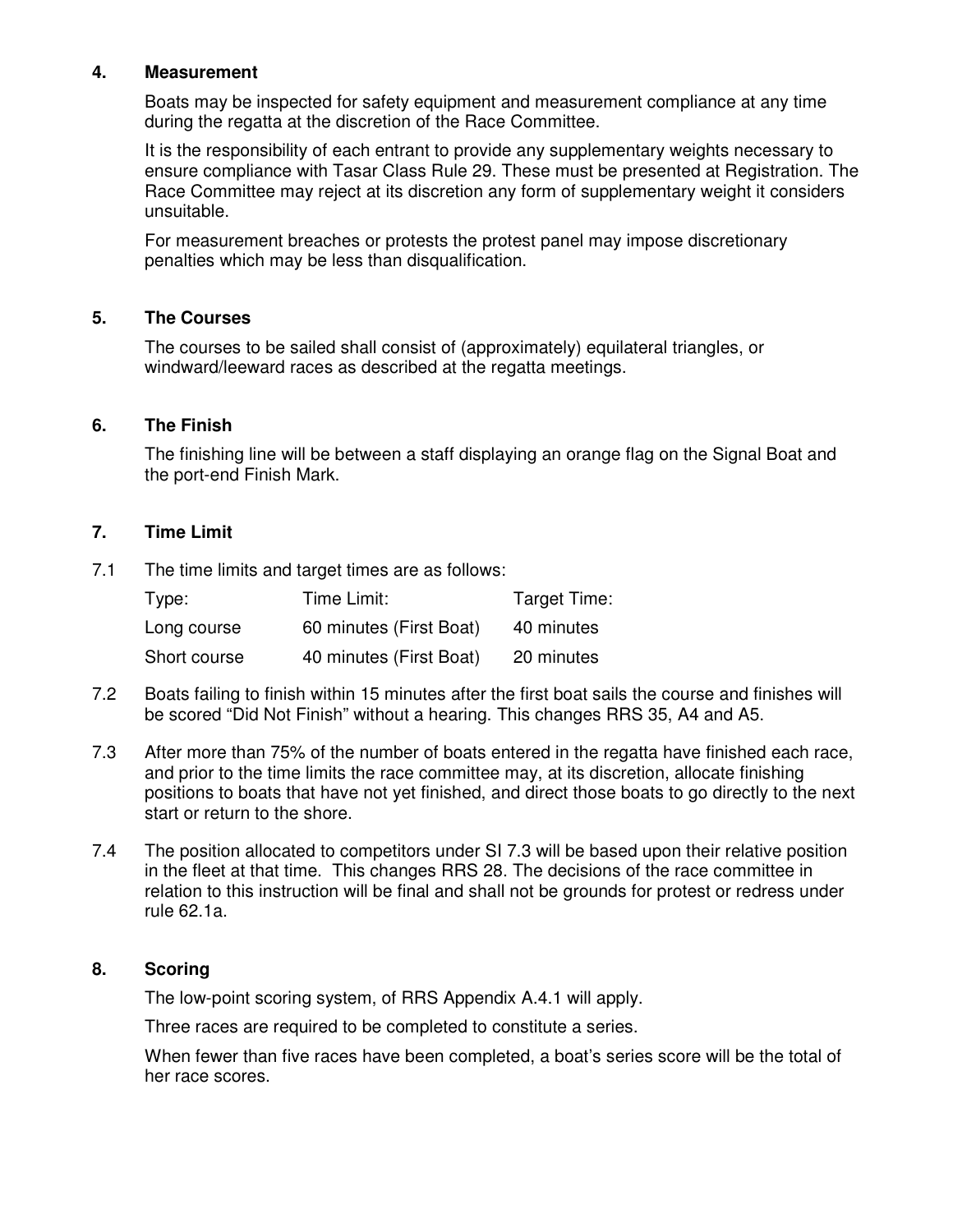When five races are completed, a boat's series score will be the total of her race scores excluding her worst score.

Handicaps and handicap scores will be determined by TAWA.

#### **9. Radio Communications**

Except in an emergency, a boat shall neither make radio transmissions while racing nor receive radio communications not available to all boats. This restriction also applies to mobile telephones.

#### **10. Prizes**

Prizes will be given as follows:

| <b>Overall Championship Result</b>     | First, second and third |
|----------------------------------------|-------------------------|
| <b>Overall Handicap Result</b>         | First, second and third |
| <b>Overall State Champion</b>          | <b>Perpetual Trophy</b> |
| <b>Overall State Handicap Champion</b> | <b>Perpetual Trophy</b> |
| Club Team Trophy (top 3 at each Club)  | <b>Perpetual Trophy</b> |

Overall Championship prize winners are not eligible for Overall Handicap prizes.

Other prizes may be awarded at the discretion of the organising committee.

#### **11. Disclaimer of Liability**

Competitors participate in the regatta entirely at their own risk. Attention is drawn to Rule 4, Decision to race. The organising authority will not accept any liability for material damage or personal injury or death sustained in conjunction with or prior to, during, or after the regatta.

#### **WARNING:**

Sailing and activities associated with it involve risks of personal injury, loss and damage and even death. The risks include but are not limited to, the risk of injury from collision, capsizing, falling overboard, being trapped under the sail or boat after capsize and impact with equipment. Any of these events can also result in death. The risks involved in this activity are heightened by:

- Adverse weather conditions;
- Inadequate training;
- Fatigue;
- Inexperience;
- Failure to maintain the boat:
- Failure to supply and use the recommended safety equipment; and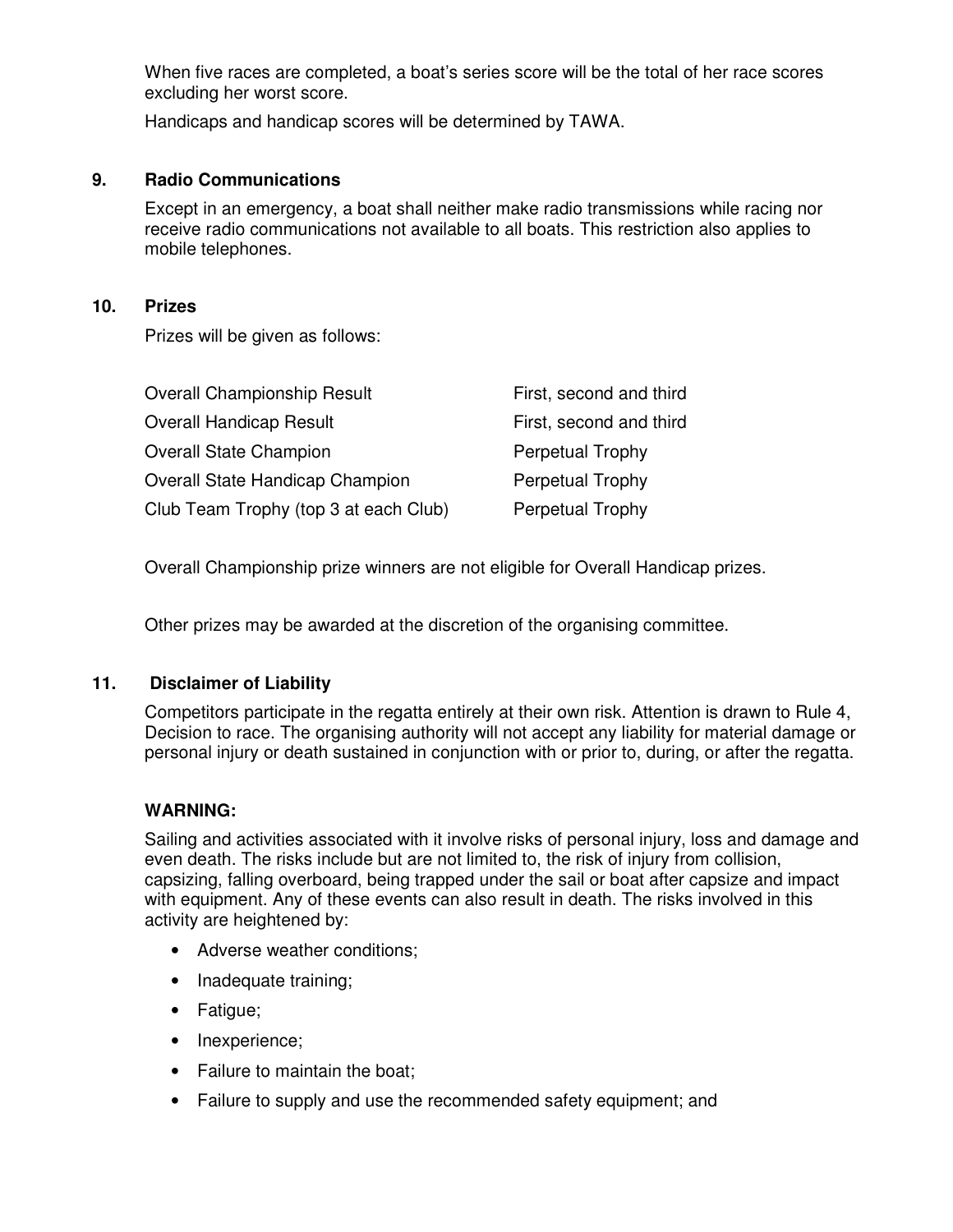• Failure to observe the RRS and the Sailing Instructions.

This warning is given as a risk warning pursuant to Section 5I of the Civil Liability Act 2002 (as amended). Having given this risk warning, Mounts Bay Sailing Club will not be held liable for any personal injury or death, however it may occur.

#### **12. Insurance**

Each participating boat shall be insured with valid third-party liability insurance with a minimum cover of not less than AUD \$10,000,000.

#### **13. Rights to use name and likeness**

By participation in the event, competitors automatically grant to the Organising Authority and the sponsors of the event, the right in perpetuity, to make, use and show, from time to time and at the discretion, any motion pictures, still pictures and live, taped or film television and other reproductions of him/her during the period of the competition for said event in which the competitor participated and in all material related to the said event without compensation.

#### **14. Social**

An event is planned on Saturday 16<sup>th</sup> February 2019 at the Royal Perth Yacht Club Dinghy Club house

Presentations are planned for Sunday 17<sup>th</sup> February 2019 at approximately 16300 or as soon as possible after racing is complete at Mounts Bay Sailing Club.

#### **15. Further Information**

For further information please contact:

#### **Tasar Association of Western Australia**

David Meehan TAWA President M – 0421 765 601 E – president@tasarwa.com.au